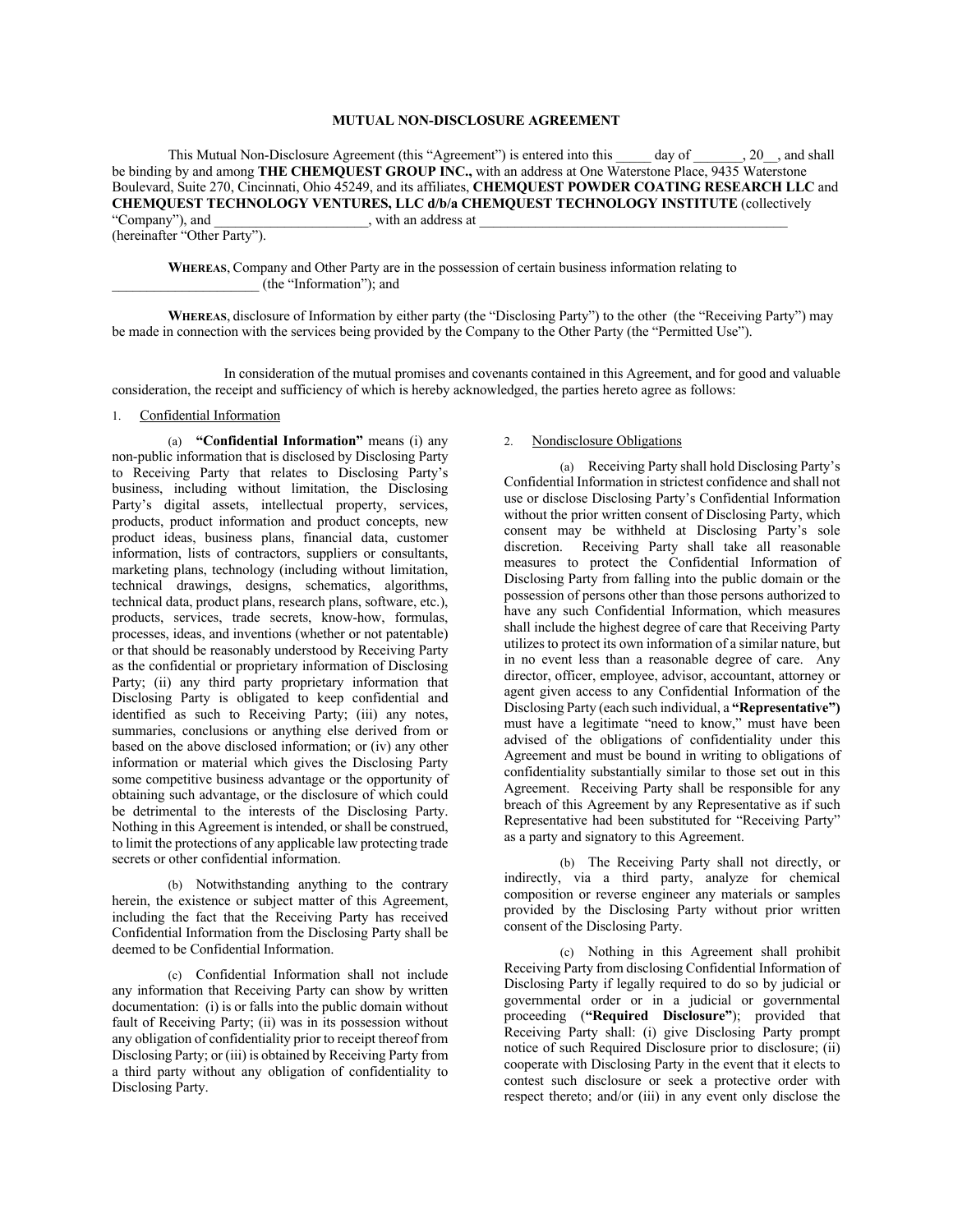exact Confidential Information, or portion thereof, specifically requested by the Required Disclosure.

### 3. General Provisions

(a) All Confidential Information of Disclosing Party is and shall remain the property of Disclosing Party. Nothing contained in this Agreement shall be construed as granting or conferring any rights by license or otherwise, either express, implied or by estoppel, to any Confidential Information of Disclosing Party, or under any patent, copyright, trademark or trade secret of Disclosing Party. Receiving Party shall not copy, alter, modify, reverse engineer, or attempt to derive the composition or underlying information, structure or ideas of any Confidential Information and shall not remove, overprint, deface or change any notice of confidentiality, copyright, trademark, logo, legend or other notices of ownership from any originals or copies of Confidential Information it receives from the Disclosing Party.

(b) ALL CONFIDENTIAL INFORMATION FURNISHED UNDER THIS AGREEMENT IS PROVIDED BY DISCLOSING PARTY "AS IS, WITH ALL FAULTS." DISCLOSING PARTY DOES NOT MAKE ANY WARRANTIES, EXPRESS OR IMPLIED, REGARDING THE ACCURACY, COMPLETENESS, PERFORMANCE, MERCHANTABILITY, FITNESS FOR USE, NONINFRINGEMENT OF ANY INTELLECTUAL PROPERTY RIGHTS, OR ANY RIGHT OF PRIVACY, ANY RIGHTS OF THIRD PERSONS OR OTHER<br>ATTRIBUTES OF ITS CONFIDENTIAL ATTRIBUTES OF ITS CONFIDENTIAL INFORMATION.

(c) This Agreement shall continue from the Effective Date for a period of three years. The parties' obligations under Section 2 and Section 3(j) shall survive any termination or expiration of this Agreement for any reason. Immediately upon: (i) the decision by either party not to enter into further dealings with one another; (ii) written request by Disclosing Party at any time; or (iii) upon the expiration or termination of this Agreement, Receiving Party shall immediately cease all use of and return to Disclosing Party all copies or extracts of Disclosing Party's Confidential Information, including work undertaken by Receiving Party pursuant to this Agreement, and including any and all work in progress, in any/all media and medium, and certify to the Disclosing Party, in writing by an authorized officer of Receiving Party, that any and all remaining electronic, digital or additional copies have been destroyed.

(d) Receiving Party shall not assign or transfer this Agreement or any of its rights hereunder or delegate any of its obligations hereunder (whether by merger, acquisition, or operation of law) without the prior written consent of the Disclosing Party, which consent may be withheld at the Disclosing Party's sole discretion. No permitted assignment shall relieve the Receiving Party of its obligations hereunder with respect to Confidential Information disclosed to it pursuant to this Agreement. Any assignment in violation of this Section shall be void. Subject to the foregoing, this

Agreement shall inure to the benefit of and be binding upon the parties, their permitted successors and permitted assigns.

(e) Nothing in this Agreement shall be construed to require Disclosing Party to disclose any Confidential Information to Receiving Party or to negotiate or enter into any business transaction with Receiving Party.

(f) The parties are independent entities. Nothing in this Agreement or in the activities contemplated by the parties hereunder shall be deemed to create an agency, partnership, employment or joint venture relationship between the parties. Neither party's officers or employees, agents or contractors shall be deemed officers, employees, agents or contractors of the other party for any purpose. Each party shall be deemed to be acting solely on its own behalf and has no authority to incur obligations or perform any acts or make any statements on behalf of the other party. Neither party shall represent to any person or permit any person to act upon the belief that it has any such authority from the other party.

(g) Except as otherwise provided herein, all notices, requests, claims, demands, waivers and other communications hereunder shall be in writing and shall be delivered by hand or overnight courier service, mailed by certified or registered mail or sent by email transmission (in the case of email transmission, with copies by overnight courier service or registered mail) to the respective parties at the address designated above (or, in each case, as otherwise notified by any of the parties hereto) and shall be effective and deemed to have been given: (i) on the next business day when sent by email; and (ii) when received if delivered by hand or overnight courier service or certified or registered mail on any business day. Notices sent by multiple means, each of which is in compliance with the provisions of this Agreement will be deemed to have been received at the earliest time provided for by this Agreement.

(h) This Agreement is to be construed in accordance with and governed by U.S. Federal law to whatever extent a proprietary right granted by the United States of America is involved, and otherwise by the internal laws of the State of Ohio without giving effect to any choice of law rule that would cause the application of the laws of any jurisdiction other than the internal laws of the State of Ohio to the rights and duties of the parties. The parties hereto agree and consent to the exclusive jurisdiction of the federal and state courts having a situs in Hamilton County, Ohio, for any actions arising out of this Agreement.

(i) Receiving Party acknowledges and agrees that due to the unique nature of Disclosing Party's Confidential Information, there can be no adequate remedy at law for any breach of its obligations hereunder, that any such breach may allow Receiving Party or third parties to unfairly compete with Disclosing Party resulting in irreparable harm to Disclosing Party and, therefore, that upon any such breach or any threat thereof, Disclosing Party shall be entitled to appropriate equitable relief in addition to whatever remedies it might have at law and without the need for the posting of any bond by the Disclosing Party.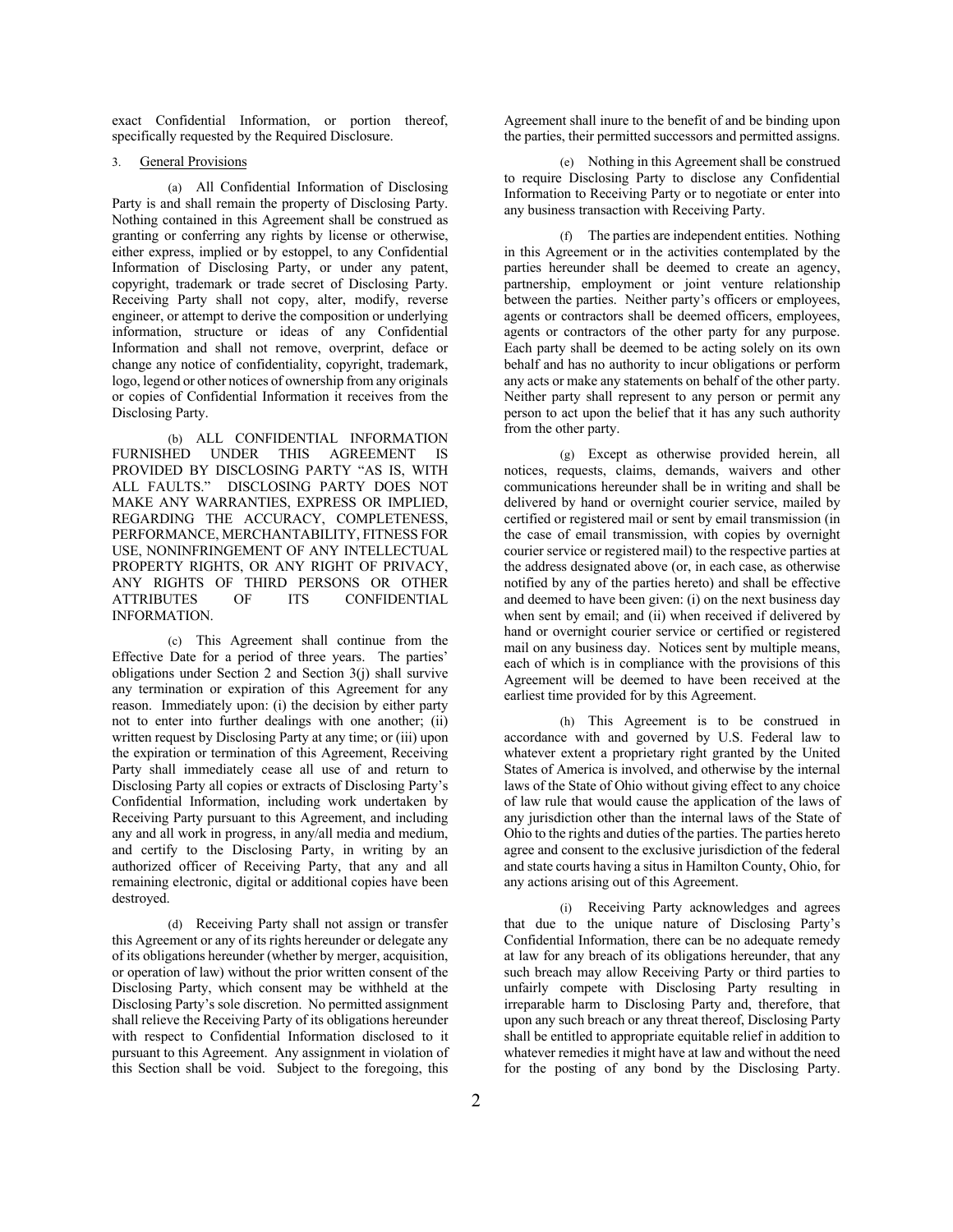Receiving Party will notify Disclosing Party in writing immediately upon the occurrence of any such unauthorized release or other breach of which it is aware.

(j) The Receiving Party acknowledges and agrees that any and all intellectual property rights and/or proprietary rights, including, but not limited to, any and all know-how, trade secrets, inventions whether patentable or not, patent applications or resulting patents, copyrights or copyrightable materials, consumer studies, schematics, derivative works, improvements, trademarks, trade dress, product look and feel or other information generated as a result of the Receiving Party's use of the Confidential Information shall be owned exclusively by the Disclosing Party.

(k) This Agreement constitutes the entire agreement between the parties with respect to the subject matter hereof and supersedes any prior understanding and agreements between and among them respecting the subject

matter hereof. It shall not be modified except by a written agreement signed by both parties. This Agreement shall be given a fair and reasonable construction in accordance with the intention of the parties and without regard to the party that drafted it. No delay, failure or waiver of either party's exercise or partial exercise of any right or remedy under this Agreement shall operate to limit, impair, preclude, cancel, waive or otherwise affect such right or remedy. No waiver of any provision of this Agreement shall constitute a waiver of any other provision(s) or of the same provision on another occasion. If any provision of this Agreement shall be held by a court of competent jurisdiction to be illegal, invalid or unenforceable, the remaining provisions shall remain in full force and effect. More than one counterpart of this Agreement may be executed by the parties hereto, each of which shall be deemed an original, but all of which together shall constitute one and the same agreement.

IN WITNESS WHEREOF, the parties hereto have caused this Agreement to be executed by their duly authorized representatives effective as of the Effective Date.

(this section intentionally blank)